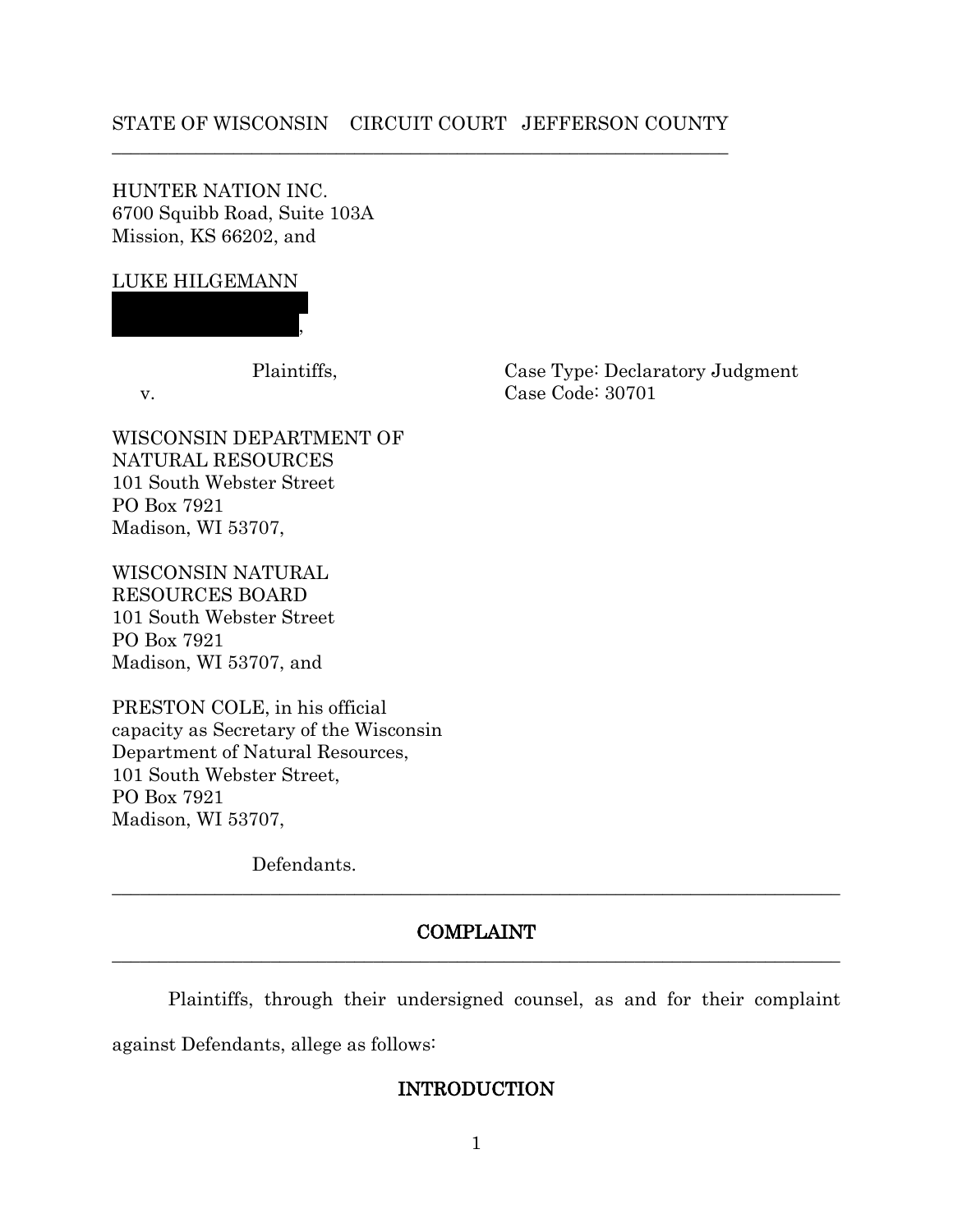1. The Department of Natural Resources ("DNR") refuses to comply with unambiguous state law requiring it to allow the hunting and trapping of wolves. This refusal violates the constitutional and statutory rights of hunters throughout the State of Wisconsin. The Plaintiffs respectfully request that this Court order DNR to obey the lawful commands of the Legislature that created it and immediately establish an open season for hunting and trapping wolves.

### THE PARTIES

2. Plaintiff Hunter Nation Inc. ("Hunter Nation") is a non-profit business organized under the laws of the State of Kansas. Hunter Nation maintains its principal office at 6700 Squibb Road, Suite 103A, in the City of Mission, County of Johnson, and State of Kansas. Plaintiff Hunter Nation is a  $501(c)(4)$  membershipbased organization with members throughout the State of Wisconsin.

3. Plaintiff Hunter Nation is dedicated to, among other goals, promoting the right to hunt, encouraging future generations to carry on the great American tradition of hunting, educating the public regarding hunting, and combatting threats to hunting. Hunter Nation actively works to further these goals on behalf of its members.

4. Plaintiff Hunter Nation has been harmed because Defendants' failure to follow state law have impeded its ability to further its own organizational goals. Additionally, Plaintiff Hunter Nation brings this action on behalf of its members located throughout Wisconsin. Hunter Nation has members who would like to exercise their constitutional and statutory rights to hunt wolves but, because of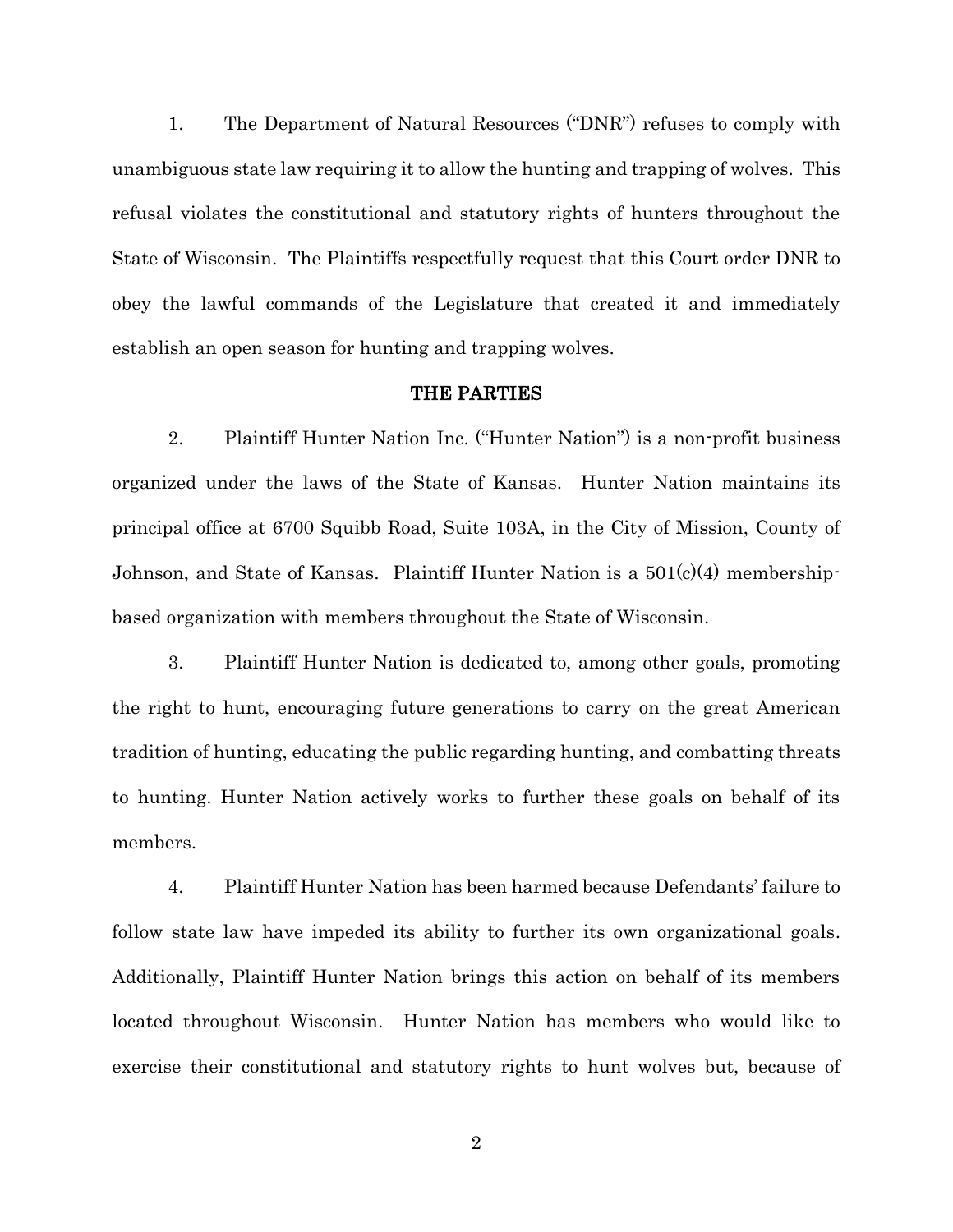Defendants' failure to follow state law, are unable to do so and thus are suffering a violation of those rights.

5. Plaintiff Luke Hilgemann is President and CEO and a member of Hunter Nation. He is a Wisconsin resident and taxpayer. Plaintiff Hilgemann resides at \_\_\_\_\_\_\_\_\_\_\_\_\_\_\_\_\_\_\_\_, in the and State of Wisconsin.

6. Plaintiff Hilgemann would like to exercise his constitutional and statutory rights to hunt wolves but, because of Defendants' failure to follow state law, is unable to do so. He is thus suffering a violation of those rights.

7. Additionally, as a taxpayer, Plaintiff Hilgemann has suffered a pecuniary loss as a result of Defendants' illegal refusal to establish a wolf hunt. Defendants plan to engage in a time-consuming and expensive review process over the next several months prior to permitting wolf hunting in Wisconsin. These planned expenditures are unlawful. Any necessary preliminary steps could be and should be completed before the end of February.

8. Defendant Wisconsin Department of Natural Resources ("DNR") is an administrative agency of the State of Wisconsin, created by statute. DNR's principal office is located at 101 South Webster Street, in the City of Madison, County of Dane, and State of Wisconsin. DNR is the state agency required by law to establish an open season for hunting and trapping wolves.

9. Defendant Wisconsin Natural Resources Board ("NRB") is an administrative agency of the State of Wisconsin, created by statute. NRB's principal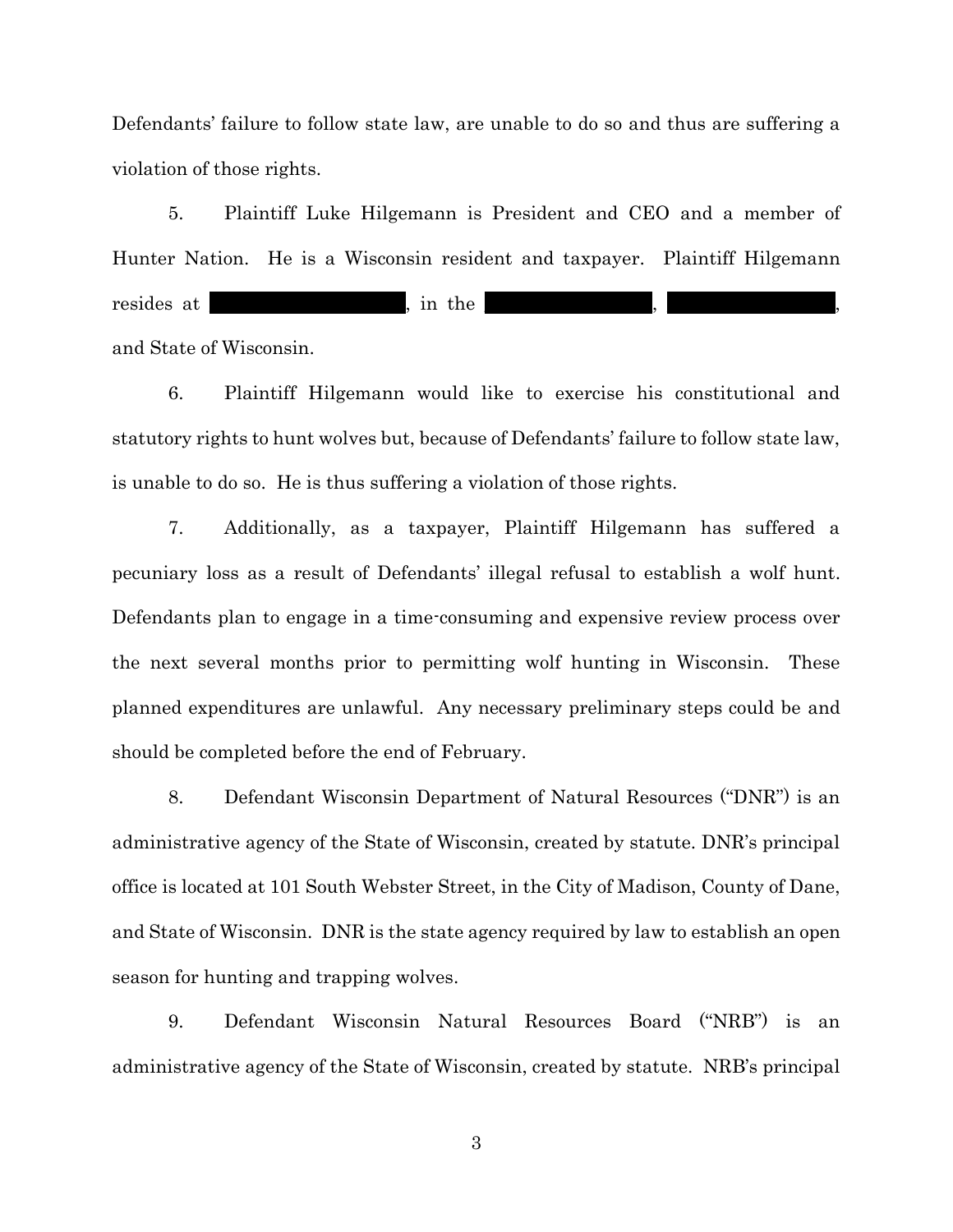office is located at 101 South Webster Street, in the City of Madison, County of Dane, and State of Wisconsin. DNR is under the direction and supervision of the NRB.

10. Defendant Preston Cole is the Secretary of the Wisconsin Department of Natural Resources, and is sued in his official capacity only. Defendant Secretary Cole's principal office is located at 101 South Webster Street, in the City of Madison, County of Dane and State of Wisconsin.

## JURISDICTION AND VENUE

11. This Court has jurisdiction pursuant to Wis. Stat. § 806.04(1)-(2), (5).

12. Venue in this Court is proper pursuant to Wis. Stat.  $\S 801.50(3)(a)$ .

#### STATEMENT OF CLAIM

13. The State of Wisconsin boasts a proud tradition of hunting exemplified by the state constitutional guarantee that "[t]he people have the right to fish, hunt, trap, and take game subject only to reasonable restrictions as prescribed by law." Wis. Const. art. I, § 26.

14. This case concerns the hunting of a particular type of game, the gray wolf (canis lupus).

15. On March 15, 2019, that is, almost two years ago, the United States Fish and Wildlife Service proposed removing the gray wolf from the federal endangered species list. 84 Fed. Reg. 9648. That proposal set in motion a process culminating in a November 3, 2020 final rule delisting the gray wolf, effective January 4, 2021. 85 Fed. Reg. 69778.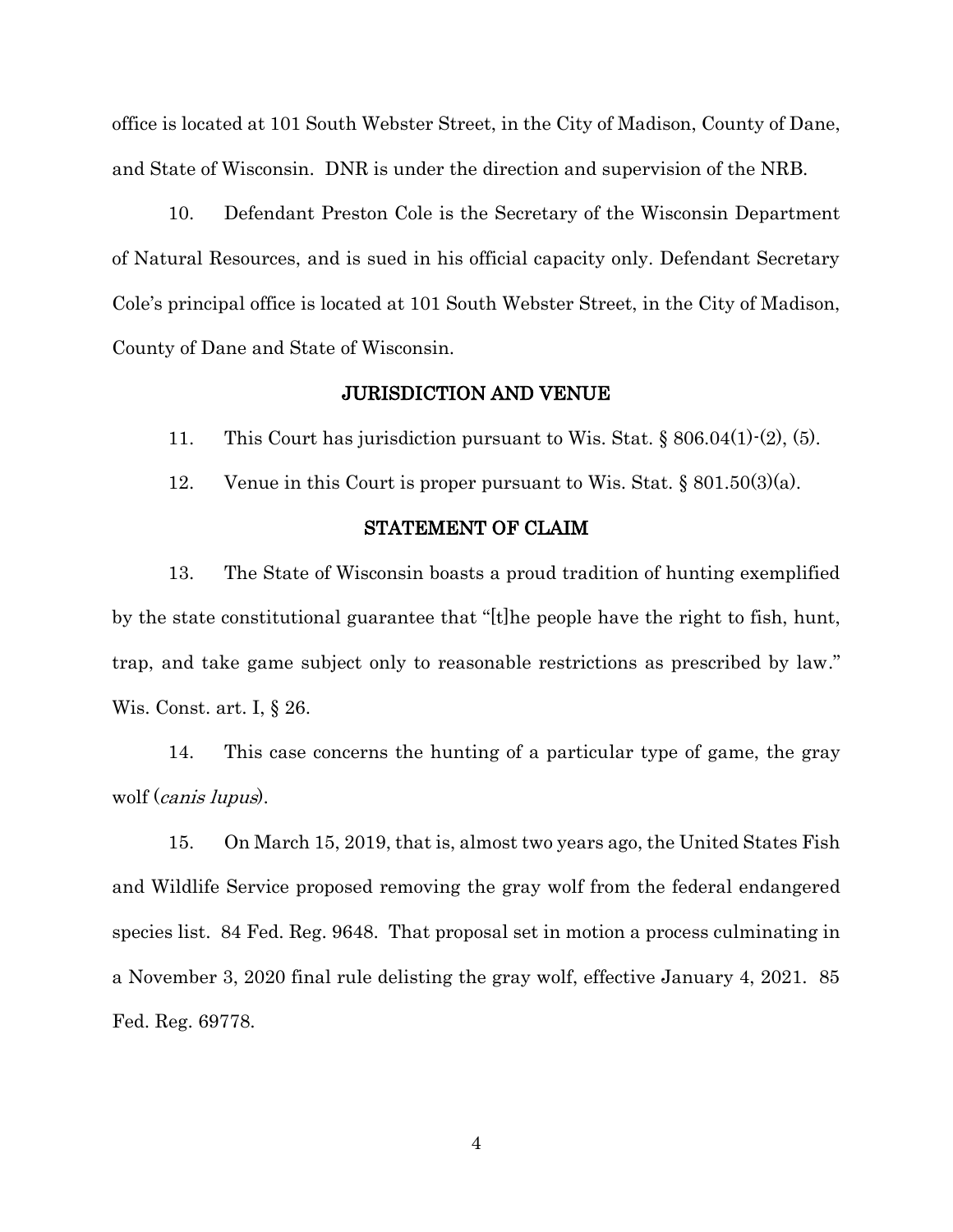16. The Wisconsin Legislature has commanded in clear language that "[i]f the wolf is not listed on the federal endangered list and is not listed on the state endangered list, the department [of natural resources ("DNR")] shall allow the hunting and trapping of wolves." Wis. Stat. § 29.185(1m). And it has specifically ordered the DNR to "establish a single annual open season for both hunting and trapping wolves that begins on the first Saturday in November of each year and ends on the last day of February of the following year." Wis. Stat. § 29.185(5)(a).

17. As noted above, it is undisputed that the wolf is not currently listed on the federal endangered species list.

18. It is also undisputed that the wolf is not currently listed on the state endangered species list.

19. Yet Wisconsinites remain unable to exercise their right to hunt wolves because DNR refuses to allow it. Instead, despite having months (if not years) to prepare, DNR has announced that it will not allow the hunting of wolves until November 2021.

20. This substantial delay is significant. It is no secret that the listing or delisting of the gray wolf from federal and state endangered species lists is a highly controversial issue.

21. Indeed, on January 20, 2021, newly-elected President Joe Biden issued an "Executive Order on Protecting Public Health and the Environment and Restoring Science to Tackle the Climate Crisis," ordering "[t]he heads of all agencies [to] immediately review all existing regulations, orders, guidance documents, policies,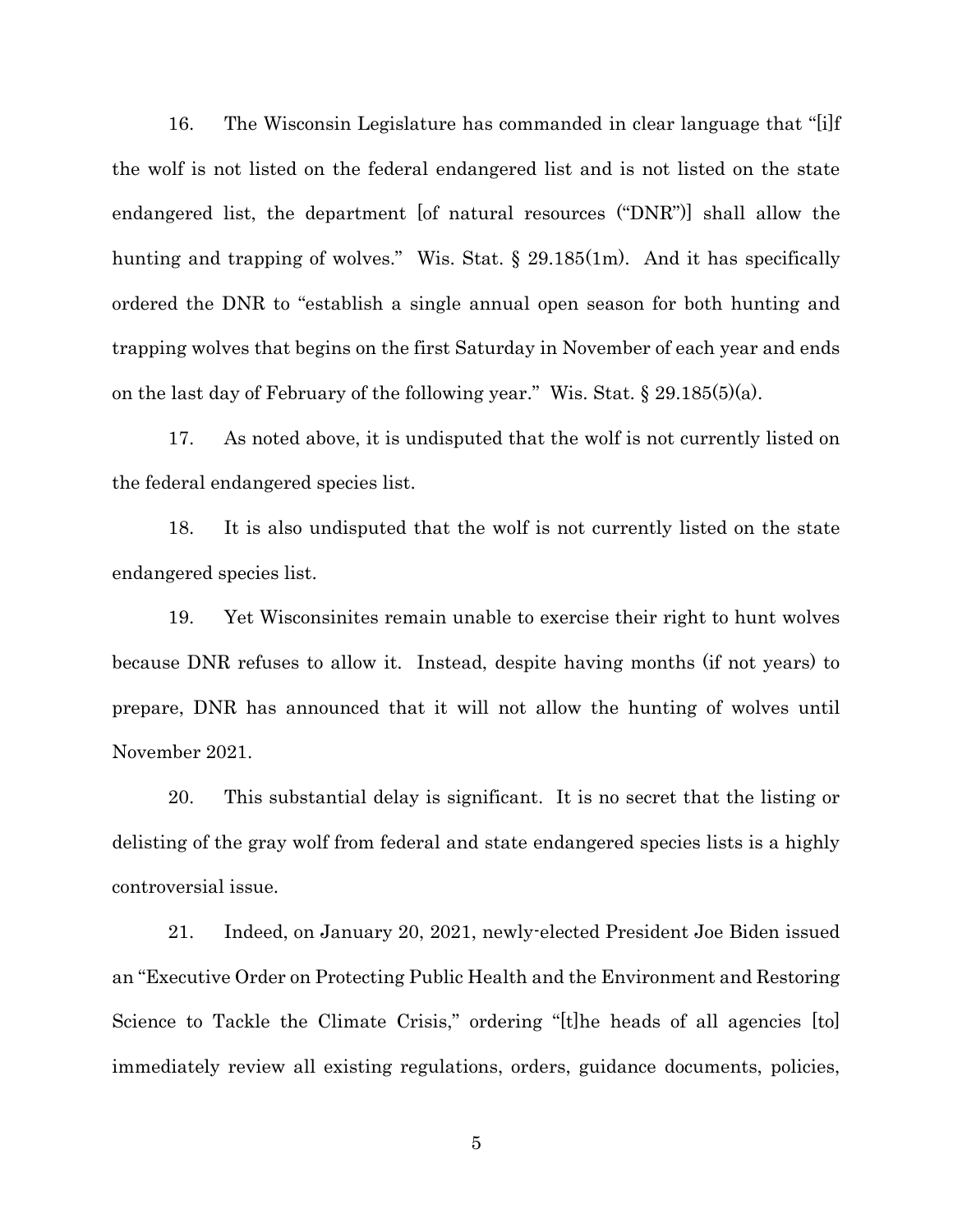and any other similar agency actions . . . promulgated, issued, or adopted between January 20, 2017, and January 20, 2021, that are or may be inconsistent with, or present obstacles to" policies of his administration, including the "prioritiz[ation]" of "environmental justice." The White House announced that this review will include review by the U.S. Department of the Interior of the decision to remove the wolf from the federal endangered species list.

22. In other words, there is a substantial possibility that Wisconsinites' time to hunt wolves is limited.

23. In a January 15, 2021 letter, one dozen members from the Senate Committee on Sporting Heritage, Small Business & Rural Issues and the Assembly Committee on Sporting Heritage asked the NRB to hold an emergency meeting and "require implementation of a wolf hunt season in January and February of 2021." The letter noted that the Committees had held a joint informational meeting, that "the consensus was that wolves in Wisconsin need to be hunted now" in light of the fact that "Wisconsin may not have the opportunity to manage its wolf population in the near future" and that "Wisconsin is required under state statularle  $29.185$  (1m) to open a season immediately."

24. On January 22, 2021, the NRB held a special meeting to consider the legislators' request. After deliberation it did not order the DNR to permit the hunting and trapping of wolves.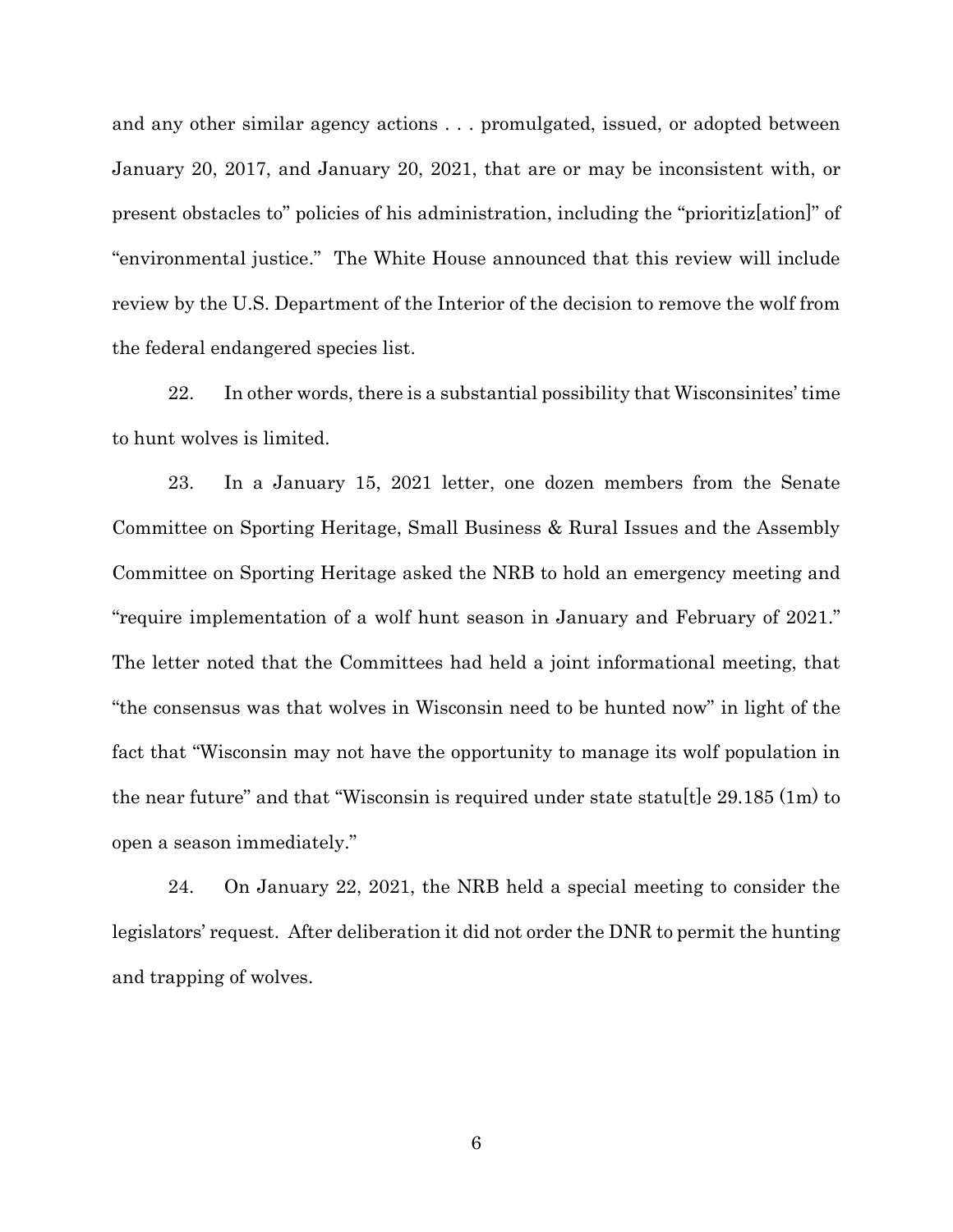25. This case is not about whether hunting wolves is a good or bad policy idea. That decision was made by the Wisconsin Legislature in 2011, see 2011 Wis. Act 169, and it might have been made for any number of reasons.

26. For example, the Legislature was, no doubt, aware that the DNR had set a population objective of 350 wolves statewide which Wisconsin has met and exceeded every year since 2004. Indeed, DNR's own numbers show that as of 2011 the number of wolves in Wisconsin exceeded two times that goal (782) and now exceeds almost three times that amount (1,034).

27. Perhaps the Legislature was concerned about the many wolf depredations that occur annually in Wisconsin, representing killed or injured pet dogs, cows, sheep, horses and other livestock. For example, the DNR's own numbers show over seven dozen confirmed or probable wolf depredation events in 2020 alone, not including verified harassment and threats and unconfirmed depredations or complaints. Wisconsin Department of Natural Resources, Wolf Depredation Reports in 2020, available at https://dnrx.wisconsin.gov/wdacp/public/depredation/2020.

28. Or perhaps the Legislature was aware of the controversy over gray wolves and wished to ensure that hunters' rights to hunt this particular animal was protected as a matter of statute and constitutional law, removing it from the control of unelected agency bureaucrats.

29. Any of these reasons, or all of them, or others, may have motivated the Legislature to enact the statutes that it did. But, as noted, the Legislature's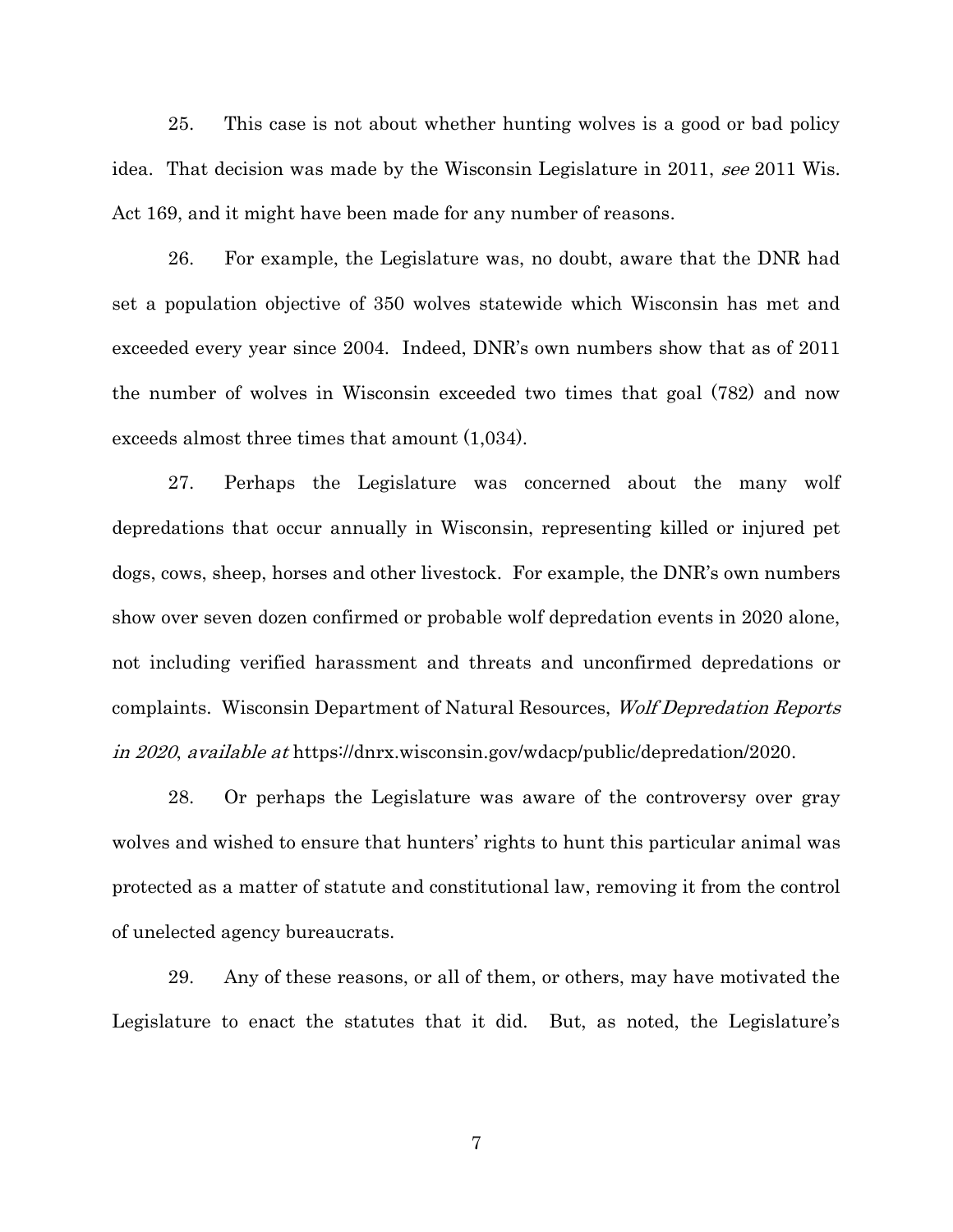motivations are beside the point. Wisconsin Stat. §§ 29.185(1m) and (5)(a) are now the law of the land as both a constitutional and a statutory matter.

30. Defendants could, if they wished, comply with state law in time to allow for hunting before the last day of February.

31. Absent an order of this Court, Defendants have made clear that they do not intend to do so.

# Claim I – Declaration under Wis. Stat. § 806.04 – Violation of Wis. Stat. §§  $29.185(1m)$  and  $29.185(5)(a)$

32. Plaintiffs reallege and incorporate by reference the allegations set forth above as if fully set forth herein.

33. Plaintiffs seek a declaration that Defendants are violating state statutes requiring them to permit the hunting and trapping of wolves.

34. Defendants are state administrative agencies and one of their officials.

35. As administrative agencies, Defendants are "creature[s] of the legislature" and have "only those powers as are expressly conferred or necessarily implied from the statutory provisions under which [they] operate[]." Brown Cty v. DHSS, 103 Wis. 2d 37, 43, 307 N.W.2d 247 (1981). Although the statutory commands here are clear, Wisconsin courts will "narrowly construe imprecise delegations of power to administrative agencies." Wisconsin Legislature v. Palm, 2020 WI 42, ¶52, 391 Wis. 2d 497, 942 N.W.2d 900.

36. Wisconsin Stat. § 29.185(1m) provides that "[i]f the wolf is not listed on the federal endangered list and is not listed on the state endangered list, the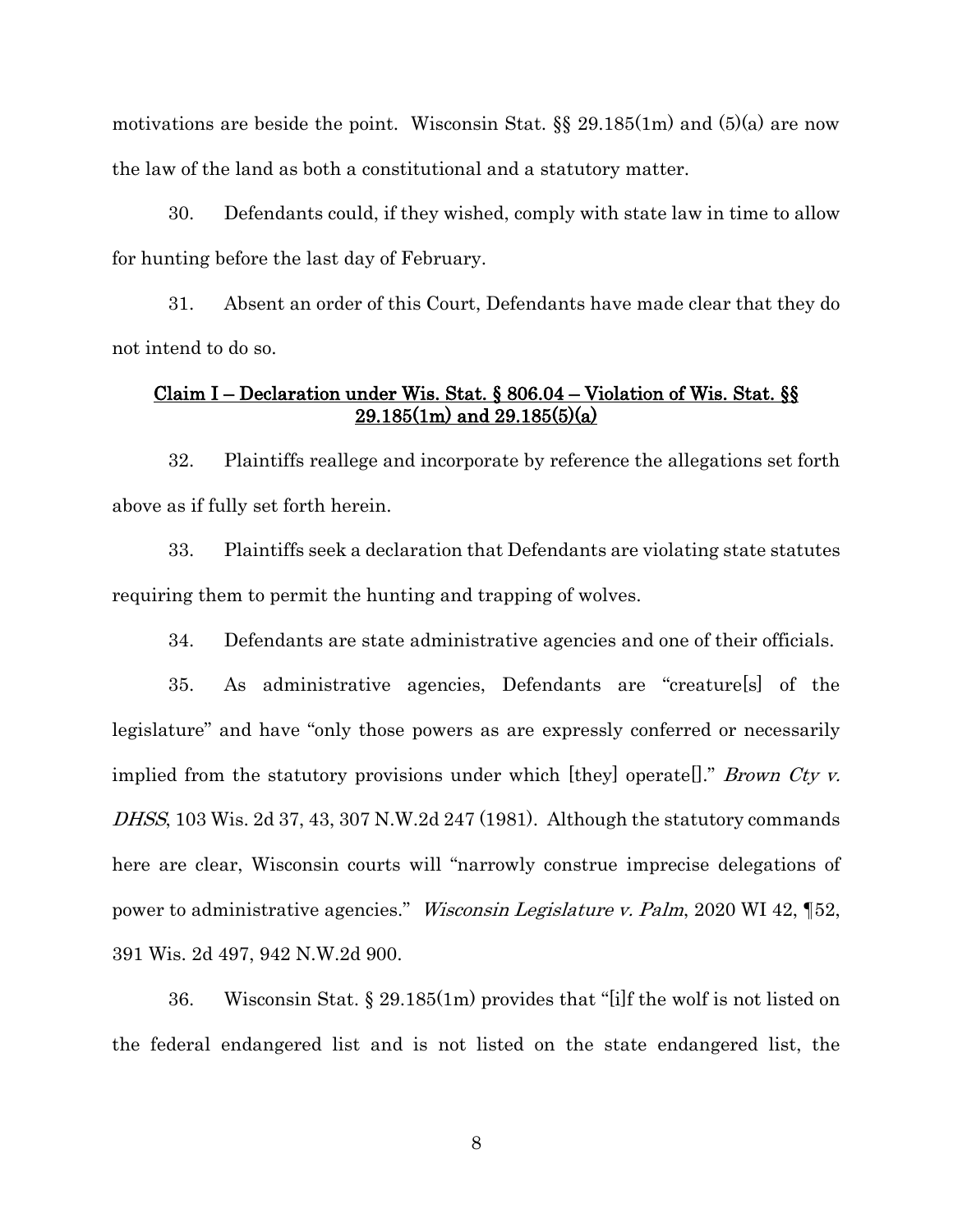department [of natural resources ("DNR")] shall allow the hunting and trapping of wolves."

37. Wisconsin Stat. § 29.185(5)(a) requires the DNR to "establish a single annual open season for both hunting and trapping wolves that begins on the first Saturday in November of each year and ends on the last day of February of the following year."

38. Because the wolf is not currently listed on the federal or state endangered species lists, Defendants are required to permit hunting and trapping of wolves through the end of February. They possess no discretion to simply wait until the next season comes around. Defendants' own apparent estimation that the hunting and trapping of wolves is not a pressing matter is irrelevant in light of the Legislature's decision.

39. Defendants' failure to permit the hunting and trapping of wolves violates both §§ 29.185(1m) and 29.185(5)(a).

40. Defendants' actions cause the Plaintiffs harm in several ways. Plaintiff Hilgemann and the Wisconsin members of Plaintiff Hunter Nation possess constitutional, see Wis. Const. art. I, § 26, and statutory, see Wis. Stat. §§ 29.185(1m) and 29.185(5)(a), rights to hunt wolves in accordance with Wis. Stat. Ch. 29, and Defendants are violating these rights. Defendants are impeding Plaintiff Hunter Nation's ability to further its own organizational goals. And Defendants' decision to engage in a time-consuming and expensive review process over the next several months prior to permitting wolf hunting in Wisconsin will cause Plaintiff Hilgemann,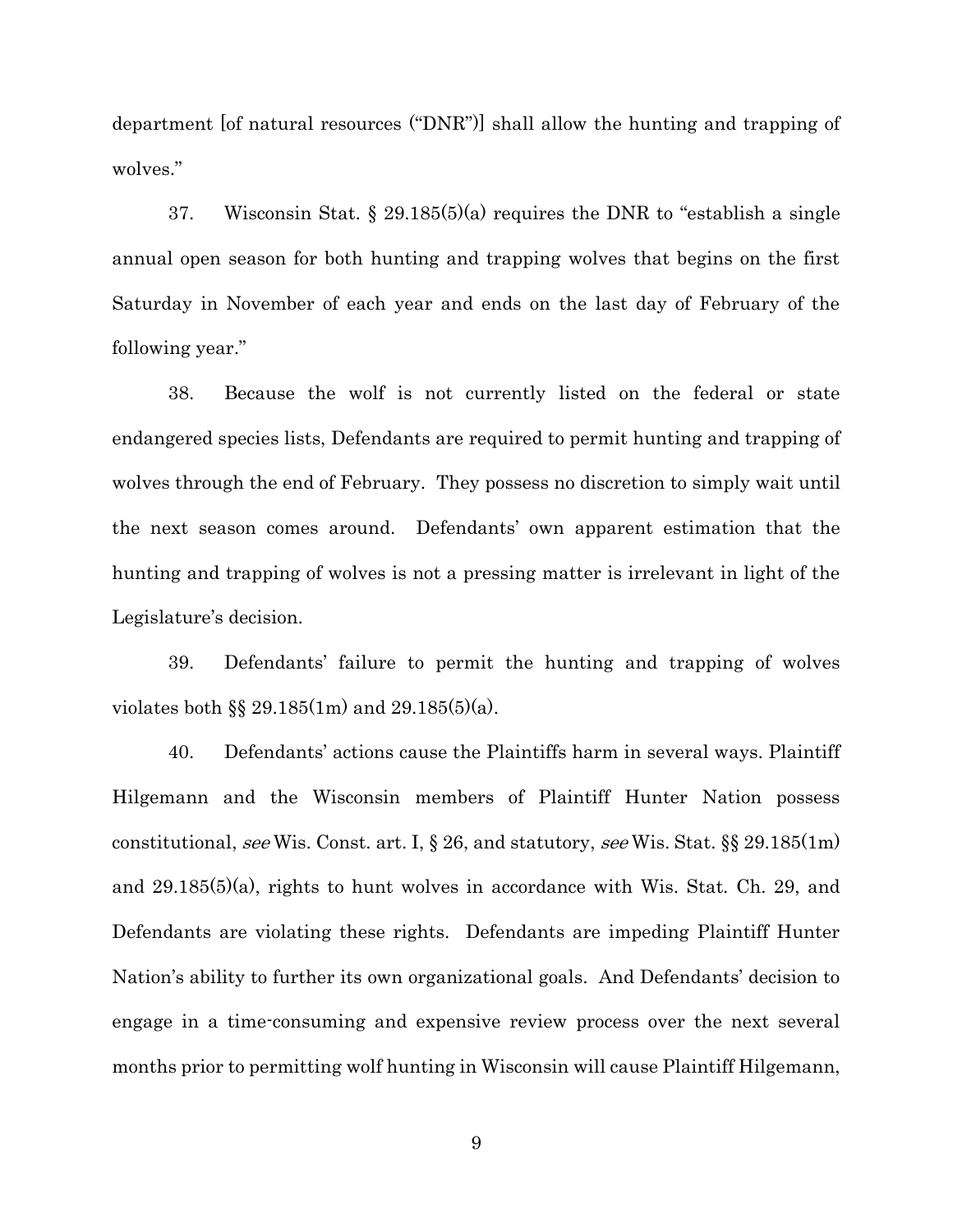a Wisconsin taxpayer, a pecuniary loss. These planned expenditures are unlawful. Any necessary preliminary steps could be and should be completed before the end of February.

## Claim II – Declaration under Wis. Stat. § 806.04 – Violation of Wis. Const. art. I, § 26

41. Plaintiffs reallege and incorporate by reference the allegations set forth above as if fully set forth herein.

42. Plaintiffs seek a declaration that by refusing to permit the hunting and trapping of wolves Defendants are violating the constitutional right of Plaintiff Hilgemann and the constitutional rights of the Wisconsin members of Plaintiff Hunter Nation to fish, hunt, trap, and take game.

43. Article I, § 26 of the Wisconsin Constitution provides that "the people have the right to fish, hunt, trap, and take game subject only to reasonable restrictions as prescribed by law."

44. This provision "was intended to codify the common law right to hunt that existed prior to its adoption," whereby "the citizens of the state have a common law right to hunt and fish game as they see fit in the absence of state regulations, so long as they do not infringe private rights." *Wisconsin Citizens Concerned for Cranes* & Doves v. Wisconsin Dep't of Nat. Res., 2004 WI 40, ¶45, 270 Wis. 2d 318, 677 N.W.2d 612.

45. Put differently, Wisconsinites' rights to hunt extends until circumscribed by the state.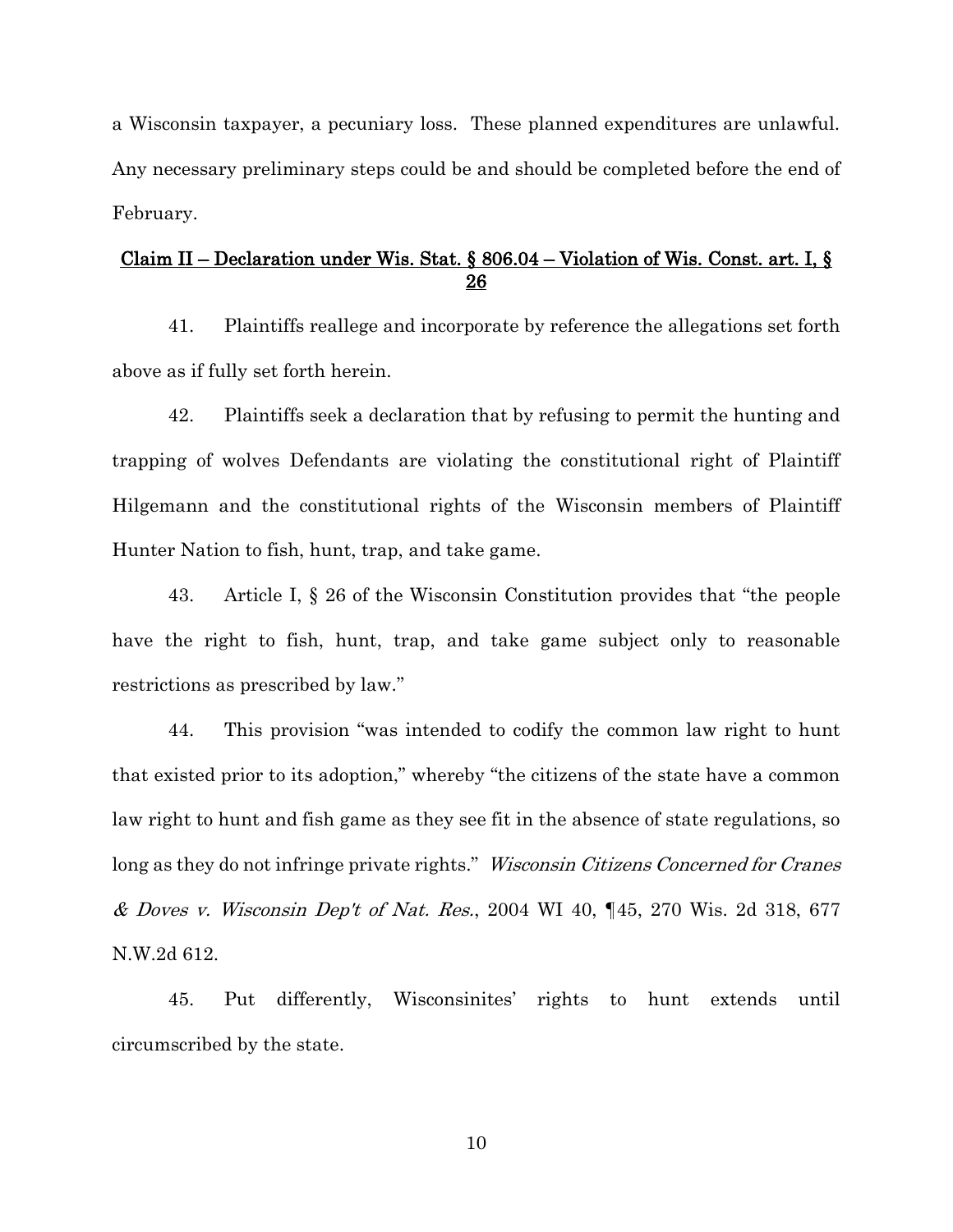46. The Wisconsin Legislature has seen fit to permit the hunting and trapping of wolves from November through February. The ability to hunt during these times is of constitutional dimension.

47. By ignoring the Legislature's lawful commands, Defendants are violating those constitutional rights.

48. Further, Defendants' decision to wait until November 2021 to permit hunting is not "reasonable" within the meaning of Wis. Const. art. I,  $\S 26$ .

49. Nor is it "prescribed by law"; in fact, the law requires the opposite of what DNR is doing.

50. Defendants' actions cause the Plaintiffs harm in several ways. Plaintiff Hilgemann and the Wisconsin members of Plaintiff Hunter Nation possess constitutional, see Wis. Const. art. I, § 26, and statutory, see Wis. Stat. §§ 29.185(1m) and 29.185(5)(a), rights to hunt wolves in accordance with Wis. Stat. Ch. 29, and Defendants are violating these rights. Defendants are impeding Plaintiff Hunter Nation's ability to further its own organizational goals. And Defendants' decision to engage in a time-consuming and expensive review process over the next several months prior to permitting wolf hunting in Wisconsin will cause Plaintiff Hilgemann, a Wisconsin taxpayer, a pecuniary loss. These planned expenditures are unlawful. Any necessary preliminary steps could be and should be completed before the end of February.

# Claim III – Writ of Mandamus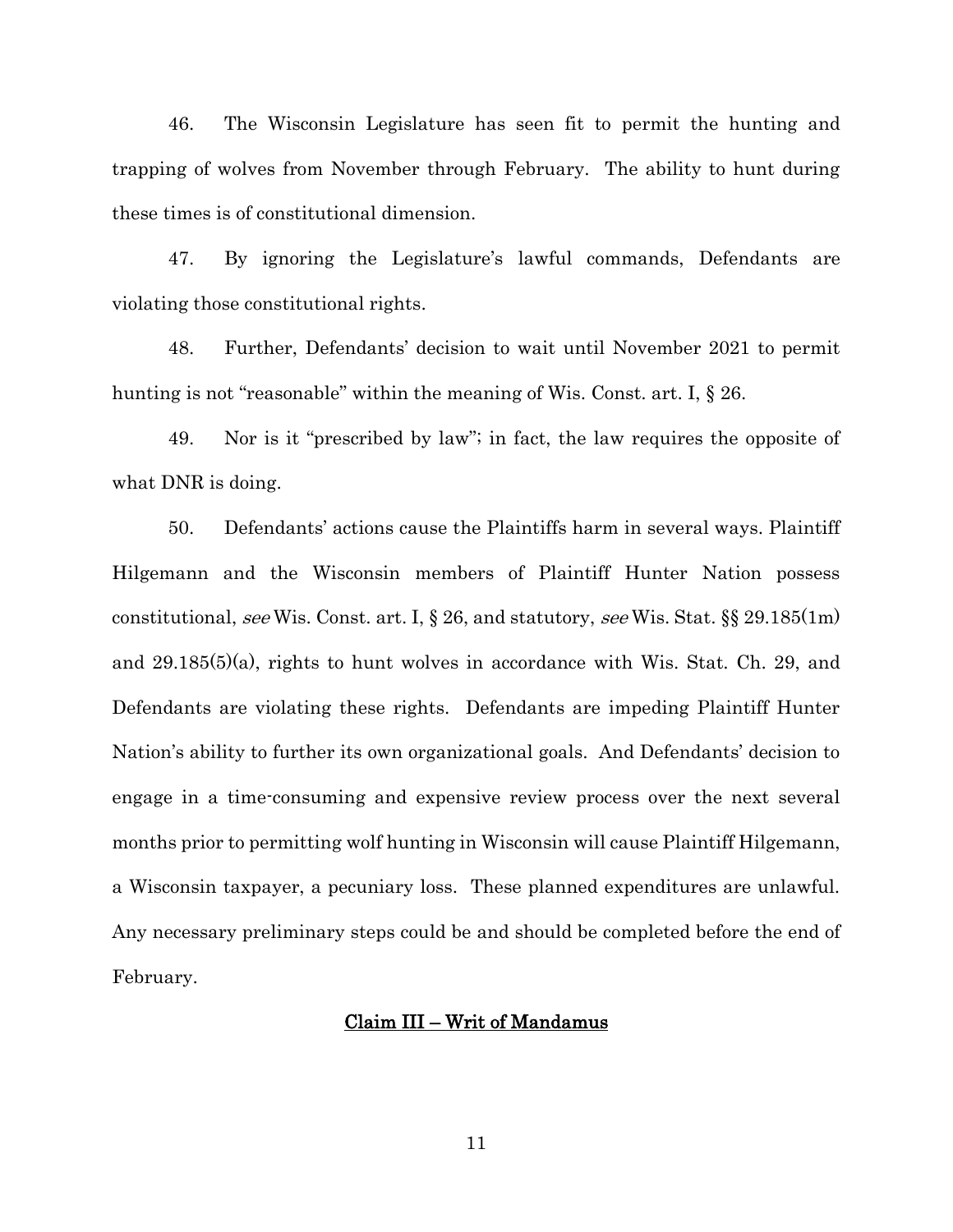51. Plaintiffs reallege and incorporate by reference the allegations set forth above as if fully set forth herein.

52. Plaintiffs seek a Writ of Mandamus requiring Defendants to act in accordance with their statutorily-mandated duties.

53. "A writ of mandamus may be used to compel public officers 'to perform duties arising out of their office and presently due to be performed." Pasko v. City of *Milwaukee*, 2002 WI 33,  $[24, 252$  Wis. 2d 1, 643 N.W.2d 72 (quoting *Law*) Enforcement Standards Bd. v. Village of Lyndon Station, 101 Wis. 2d 472, 494, 305 N.W.2d 89 (1981)).

54. "In order for a writ of mandamus to be issued, four prerequisites must be satisfied: '(1) a clear legal right; (2) a positive and plain duty; (3) substantial damages; and (4) no other adequate remedy at law." Id. (quoting Law Enforcement Standards Bd., 101 Wis. 2d at 494).

55. Plaintiffs Hilgemann and the Wisconsin members of Plaintiff Hunter Nation have constitutional, see Wis. Const. art. I, § 26, and statutory, see Wis. Stat. §§ 29.185(1m) and 29.185(5)(a), rights to hunt wolves through the end of February and Defendants have the plain and positive duty to permit it. The failure of Defendants to comply with their statutory duties violates these rights causing substantial injury for which there is no adequate remedy at law.

56. Defendants' actions cause the Plaintiffs harm in several ways. As noted Plaintiff Hilgemann and the Wisconsin members of Plaintiff Hunter Nation possess constitutional and statutory rights to hunt wolves in accordance with Wis. Stat. Ch.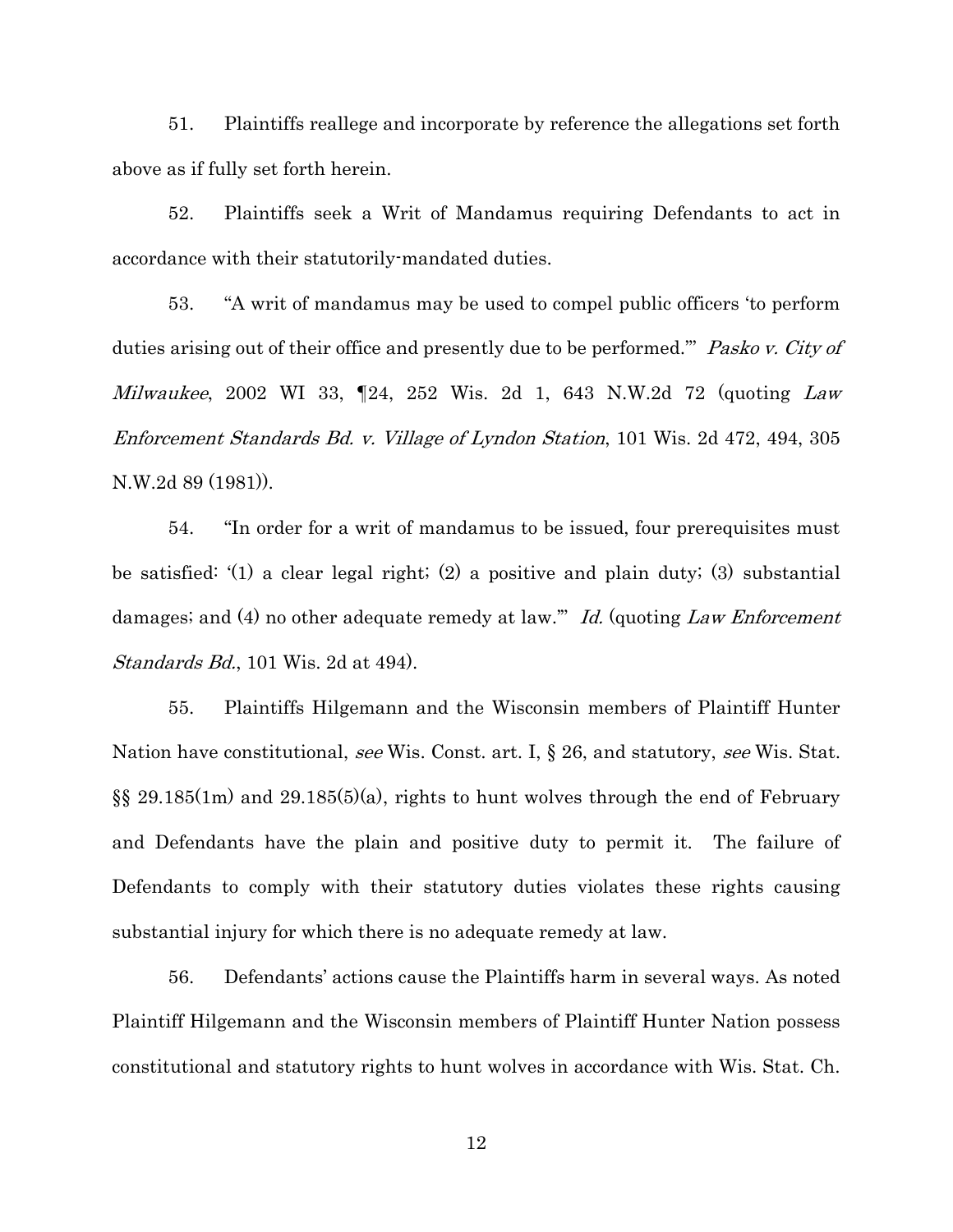29, and Defendants are violating these rights. Defendants are impeding Plaintiff Hunter Nation's ability to further its own organizational goals. And Defendants' decision to engage in a time-consuming and expensive review process over the next several months prior to permitting wolf hunting in Wisconsin will cause Plaintiff Hilgemann, a Wisconsin taxpayer, a pecuniary loss. These planned expenditures are unlawful. Any necessary preliminary steps could be and should be completed before the end of February.

#### RELIEF REQUESTED

WHEREFORE, the Plaintiffs respectfully request that this Court:

A. Enter a declaratory judgment that Defendants' refusal to allow the hunting and trapping of wolves violates Wis. Stat. §§ 29.185(1m) and 29.185(5)(a);

B. Enter a declaratory judgment that Defendants' refusal to allow the hunting and trapping of wolves violates Wis. Const. art. I, § 26;

C. Issue a writ of mandamus requiring the Defendants to comply with §§  $29.185(1m)$  and  $29.185(5)(a)$  by immediately allowing the hunting and trapping of wolves, including taking whatever actions are necessary to establish an open season;

D. Enter an order permanently enjoining Defendants from violating Plaintiffs' statutory and constitutional rights to hunt and trap wolves by refusing to comply with the requirements of Wis. Stat.  $\S$  29.185(1m) and 29.185(5)(a).

E. Award the Plaintiffs such costs as allowed by law; and

F. Grant the Plaintiffs such other and further relief as the court deems appropriate.